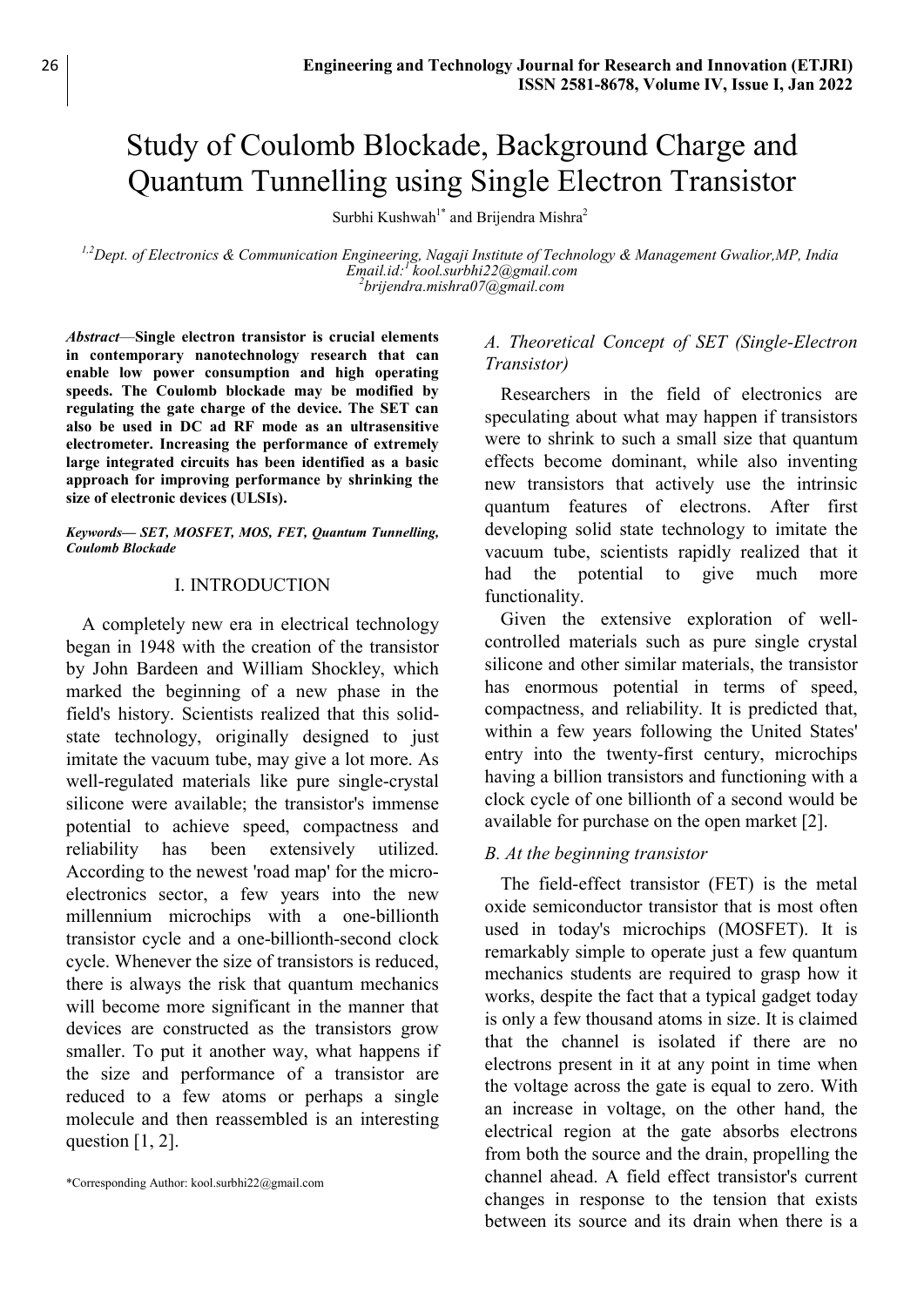field effect in play. In both positive and negative gate tension circumstances, the current is switched on to a predefined bias tension, and the current is turned off to the same bias tension.



Fig. 1. Amplification in a field-effect transistor

The current flowing through the source drain is determined by the channel conductance, which is determined by two factors: density and electron mobility, respectively. In most cases, the mobility of electrons is determined by how often electrons hit with crystal defects, and it is not affected by gate voltage. The gate voltage, on the other hand, has a direct effect on the density of electrons in the system. Water is regulated between two tanks by means of a transistor acting as a faucet, with the tap in a third tank being opened by the pressure of the water in the previous two tanks. The electrons within the channel, on the other hand, behave as if they were a compressible fluid with a local density that is greatly influenced by the amount of power applied to the channel. As an alternative to a solid wall, the electrical field produced by the door generates a continuously changing potential for electrons in the channel. Neither the wavelike characteristics of electrons nor the fact that the channel is made up of individual atoms were discussed in any detail. The Pauli Exclusion Principle is the single quantum property in play, and it states that only one electron may be in any possible channel state at any one time. Because only specific electrons may collect in the channel, the current flow is constrained as a result of this restriction [3].

 However, as the number of transistors in use decreases, the quantum characteristics of electrons and atoms will

become more significant. For example, the wavelike character of electrons will alter the manner in which they move along the passageway. When the canal width is comparable to the wavelength of the electron (about 100 nm), the propagation of electrons in the device produced during the manufacturing process is more susceptible to atomic disorder than when the canal width is more than the wavelength of the electron. Unless the decrease in size is accompanied by an improvement in the atomic structure of the devices developed, this becomes a serious problem. We may be forced to adopt a new physical paradigm for transistor functioning as a consequence of the technical constraints of going to the atomic scale as a result of the limits of existing technology. Alternatively, a new concept might be created that would allow for the implementation of functions that are not currently possible with existing technology [4].

# II. PRINCIPLES OF THE SINGLE ELECTRON TRANSISTOR

Although the electronics industry is asking what happens if transistors get so thin that they have considerable quantum effects, the researchers are developing new transistors which actively use the quantum characteristics of electrons. The single electron transistor is primarily obtained via the addition of an electrode door linked to the island by a twin tunnel connection.

 A single transistor consists of an island containing a three-dimensional electron. The island is linked by two tunnel connections and isolation barriers to a source electrode and a drainage electrode. Then the gate terminal is linked to the island via a condenser. There may be more than one gate electrode. Coulomb Blockade The single-electron transistors are a metal island linked to a drain and a source by two tunnel connections with a door electrode, like a conventional field-effect transistor. The tunnel connections between the island and the electrodes are just a thin layer of oxide (<10 mm). Quantum points were also used as SET islands. The SET systems are shown in the picture. Each tunneling crossing in the SET has inherent tunnel and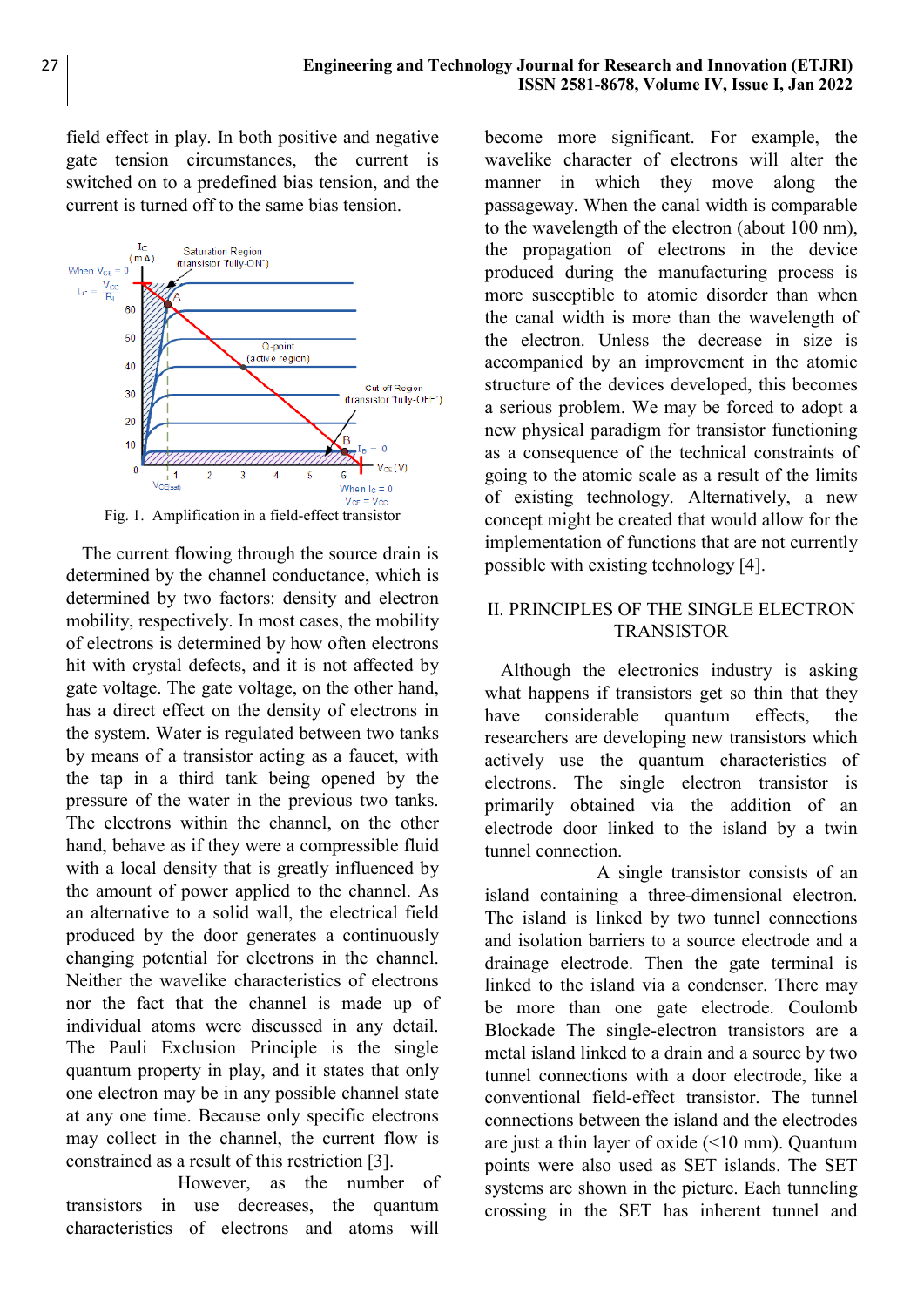capacity resistance (parallel to each other). However, we must first grasp the Coulomb blockade idea before we fully understand the functioning of the SET.



Fig. 2. Single-electron transistor schematic circuit diagram

Even if the transistor is incredibly small (on the nanometric scale), the island still contains a substantial number of electrons despite its small size. Tunneling, on the other hand, allows one to either add or remove electrons from the island in a negative or positive manner. Surplus and n are the terms used to describe the extra electrons that load the island. Negative electron counts indicate that the island has lost electrons, leaving a positive charge in its place (one could talk of excess holes in this case). When there are too many electrons in a system, the electrostatic energy balance shifts [5, 6].

## A. Quantum Tunnelling



Fig.3. Quantum tunneling schematic representation for a SET

The concept of quantum tunneling is based on a single transistor electron. When the potential of

an electron is in classical physics, it cannot travel where its potential is higher than that of an electron. The single-electron transistor describes by a quantum point a single transit of electrons. A quantum point implies a semiconducting nanoparticle containing electrons in all three spatial dimensions. The structure of the transistor varies greatly.

#### B. Coulomb Blockade

Due to the repulsion of the Coulomb electron field electrons which crossed the final junction, the Coulombe blockade ends up in a tunnel to halt the electron tunnel (or a tunnel system). This effect is defined by the area size at the beginning of the current voltage intersection, with a zero tunneling line. This region is termed the Coulomb blocking tension, critical tension, coulomb blockage, and a threshold tension. As previously mentioned, SET consists of a metal island connected to two metal pipes via tunnel barriers. No low voltage current may flow through the island at temperatures below 1 K. As a consequence of the repellent interactions between electrons in the island, the Coulomb barrier has come to be identified as such. When an electron arrives on the island, the Coulomb blockade is created by the repellent energy of the island's preceding electron towards the incoming electron. At low temperatures and low voltages, coulomb blocking is a tunnelling process that is blocked across an island. Coulomb blocking is also known as coulomb blocking. This is because electrostatic charging energy is required when this system is supplemented by a single electron. The crossings of the tunnel may be recognized as two thin obstacles to insulation. There is no current passing across the barrier in conventional thermodynamics. However, electrons are always likely to be transmitted on one side according to quantum physics [7]. This leads to an increase in the supply of electrostatic energy:

 $E_c = e^2 / 2C$ .

Where: C is the island's capacitance This is also called coulomb energy blockage.

# C. Coulomb Oscillations in a Semiconductor SET

The important thing is that the load is monitored across the island. In order to sail on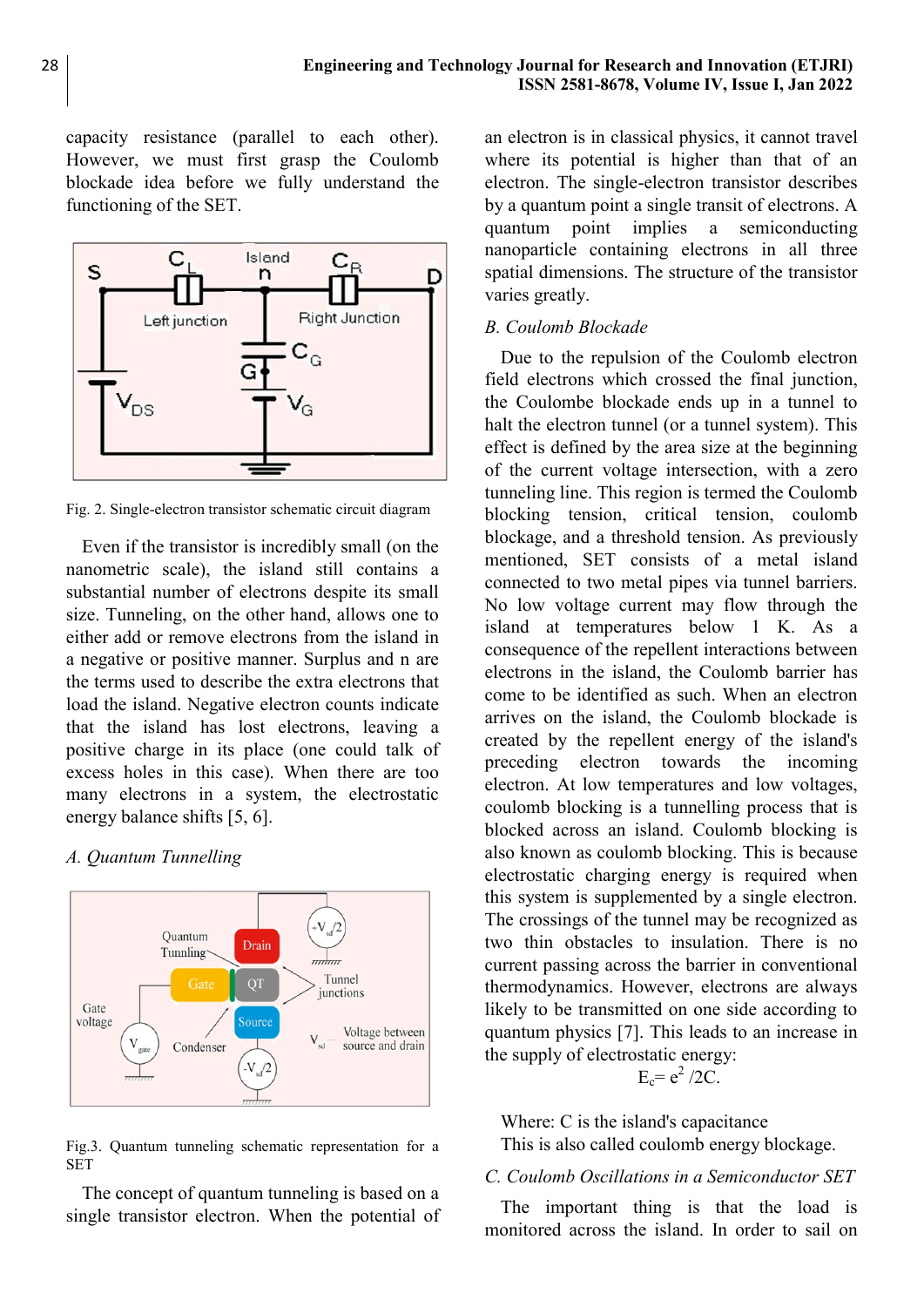the island, an energy must be the energy of Coulomb. If the door and distortion voltages are zero, there is not enough energy for electrons to travel to the island. The energy in the system may migrate about the island near the coulomb energy when the tension between source and drain rises. This phenomenon is known as Coulomb blocking and is known as Coulomb gap voltage, equal to e/C, the crucial tension needed to transfer the electro to the island. Now assume the trend voltage is below the gap voltage of Coulomb [8]. The voltage of the door rises continuously (without electrons), whereas the energy of the system progressively falls on the island with a supplementary electron. The two configurations at the door voltage of the Coulomb staircase are the lowest energy level of the system and the largest route. This removes the barrier to Coulomb, which allows electrons to enter and exit the island. When the door capacity of little about half an electron is charged, the Coulomb barrier is removed. The island is very sensitive to contaminants or stray charges. It is circled by insulators to avoid blockade of coulomb by road charges or ions; thus, the charge must be measured in electron units even when the door is a metallic electrode linked to many electrons. The charge on the condenser is just a movement of electrons on the positive ion backdrop [9, 10].

## D. Background Charge

Fluctuations in backlog volumes continue to be the most significant technical barrier. Unless substantial improvements in the control of background costs can be made, it is doubtful that SET circuits will be incorporated in a broad variety of applications. It is necessary to develop techniques for controlling device sensitivity to various noises, even if widespread integration is possible (such as temperature changes and electrostatic interactions between devices). The device is likely to operate within acceptable limits at temperatures that are lower or higher than normal. Now, according to current thinking, SET devices are most beneficial for applications in memory, electrometers, and metrology.

#### III APPLICATIONS, CHARACTERISTICS OF SET

# A. Applications

# (i) Supersensitive Electrometer

Single-electron transistor's exceptional sensitivity was utilized for single physical exams such as electrometers. For example, clear findings of parity effects in superconductors have been shown to be feasible. Absolute measurements have been shown with extremely low dc currents  $(\sim 10-20 \text{ A})$ . The transistors were also utilized in single electron boxes and traps. The earliest sign of fractional load excitation in the fractional quantum Hall Effect was a modified version of the transistor.

# (ii) Single-Electron Spectroscopy

One of the most significant uses of single electron electrometric in quantum points and other nano-meter structures is the ability to detect electron addition energies (and therefore energy level distribution), which is one of the most important applications of single electron electrometric.

# (iii) DC Current Standards

A phase-locking SET oscillations and Bloch oscillations are one of the potential applications for a single electron tunnelling system with a well-defined external RF source f. The phase lock would allow the transmission of a number of electrons per external RF signal period, producing dc current, mostly related to frequency  $I =$  mef. This design limits coherent oscillations, which afterwards are handled by a steady RF source for control devices, e.g., single-electron torque pipes that are not always autonomous.

## (iv) Temperature Standards

The 1D single electron arrays may offer a new path to a new absolute standard of temperature. The N>>1 island arrays exhibit typical I-V DC curves at low voltages at low temperatures with various Coulomb tunnel blockages (|V|Vt). When Ec/kB is raised, thermal fluctuations remove coulomb lockage and almost linear I-V of all tensions: G/dIüdV/Gn/NR. The only remaining object of the blockage of Coulomb is a little reduction in differential conduct at  $V = 0$ .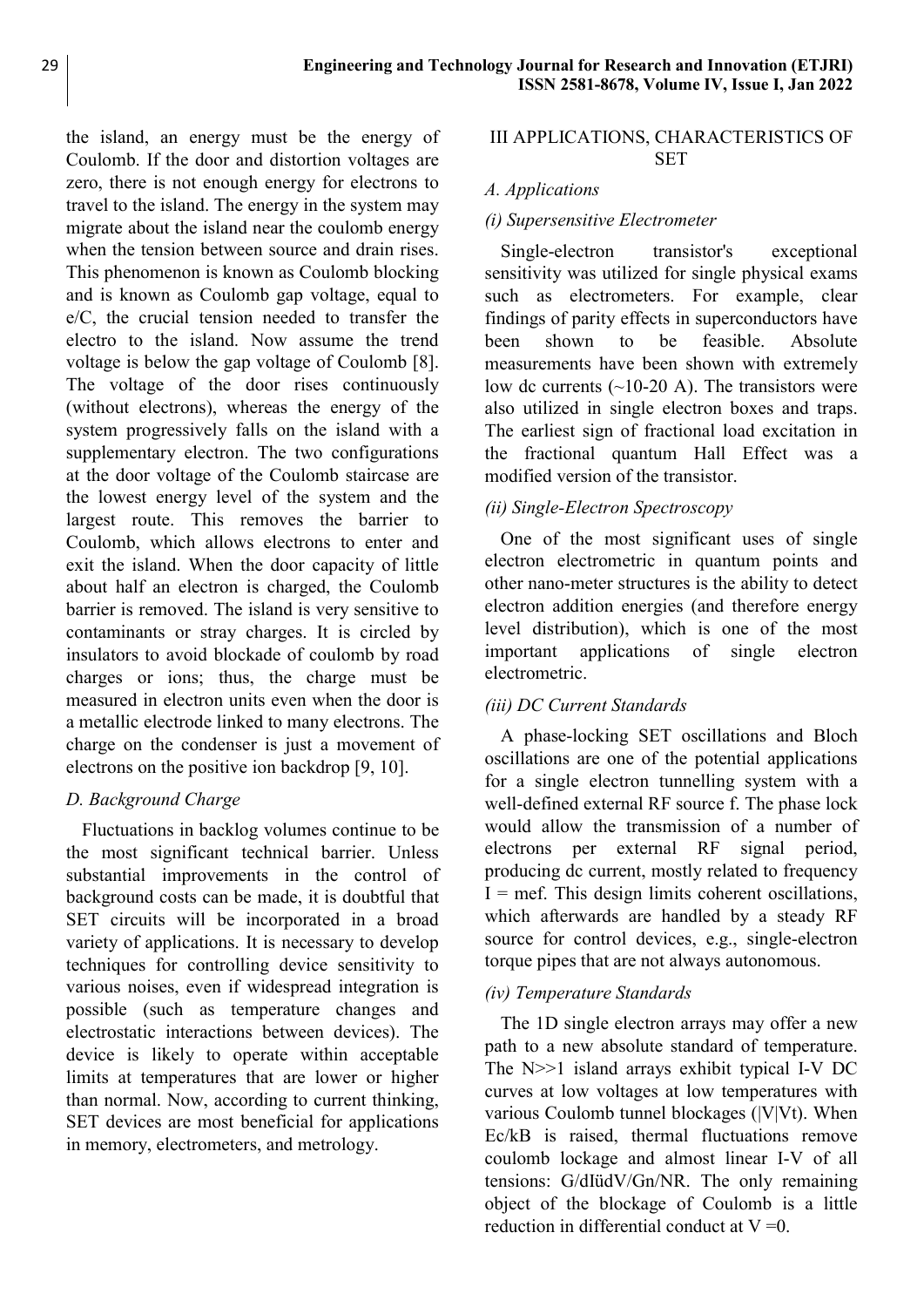# (v) Charge State Logics

The Charging Status Logic Device is yet another logical device. In order to deal with the issue of leakage current, logic is used to transmit single bits of information across a circuit by detecting the presence or absence of individual electrons in the circuit. Because there is no static current in these circuits, static currents and power are not present in them [11, 12].

## B. Advantages and Disadvantages of Set

The advantages and disadvantages of singleelectron transistors are as follows:

#### (i) Advantages

- Compact size
- High sensitivity
- Low energy consumption
- Feature of reproducibility
- Simplified circuit
- High operating speed
- Co-integration with CMOS circuits
- Simple principle of operation

#### (ii). Disadvantage

Integration of large-scale SETs: To run SETS at normal temperature, vast amounts of monodispersed Nan particles with a diameter of less than 10 nm must be summed up. However, it is exceedingly difficult for conventional lithography and semiconducting processes to produce significant numbers of SETs.

• It is very hard to link SETs with the outside environment.

Basically, complex to fabricate Single electron transistors (SETs).

#### III. CONCLUSION

Because of advances in acoustic nanotechnology and the continuous downsizing of circuit components, single electron devices have been developed that are smaller in size and use less power than their predecessors in the industry. When changing devices from conducting to nonconducting, these devices are based on the idea of mechanical tunnelling of amount, and one or a few electrons are utilized to accomplish the conversion. It is the goal of this research to provide a theoretical explanation of

the fundamental principles of SET, as well as the significance of SET in the manufacturing of various electronic instruments in the realm of nanotechnology to achieve low energy consumption and high operating speed in the design of VLSI. SET has shown to be a valuable instrument in scientific research throughout the years. One of the most challenging challenges in the nanometre age is the development of nano scaling equipment that can be enabled by SET. In recent years, researchers have been investigating the possibility of using digital electronic SET transistors in digital electronic systems (DES). Even the most recent SET transistors are susceptible to "offset charges," which means that the gate tension required to generate the maximum power varies from device to device and from unit to unit. The presence of such oscillations makes it impossible to construct complicated circuits.

#### **REFERENCES**

- [1] Mahapatra. S., Vaish. V., Wasshuber. C., Banerjee. K., and Mihai Ionescu. A., "Analytical modelling of single electron transistor for hybrid CMOS-SET analog IC design," IEEE Transactions on Electron Devices, vol. 51, pp. 1772- 1782, 2004.
- [2] Om Kumar and Manjit Kaur, "Single Electron Transistor: Applications &Problems", International journal of VLSI design & Communication Systems (VLSICS) Vol.1, No.4, December 2010.
- [3] https://eng.thesaurus.rusnano.com/
- [4] Brijendra Mishra, Vivek Singh Kushwah, Rishi Sharma, "Power consumption analysis of MOSFET and Single electron transistor for inverter circuit", Elsevier, Materials Today: Proceedings, ISSN: 2214-7853, May 2021.
- [5] Abdelkrim M (2019) Modeling and simulation of single-electron transistor (SET) with aluminum island using neural network. Carpath J Electron Comput Eng 12(1).
- [6] Ahsan M (2018) Single electron transistor (SET): operation and application perspectives. MIST Int J Sci Technol 6:1.
- [7] Hiroshi Inokawa, and Yasuo Takahashi, "A Compact Analytical Model for Asymmetric Single Electron Tunneling Transistors", IEEE Transactions on electron devices, vol. 50, no. 2, 2003.
- [8] Shobhit Srivastava, Ranjeet Pathak, "Quantitative Modeling and Simulation of Single-Electron Transistor", International Research Journal of